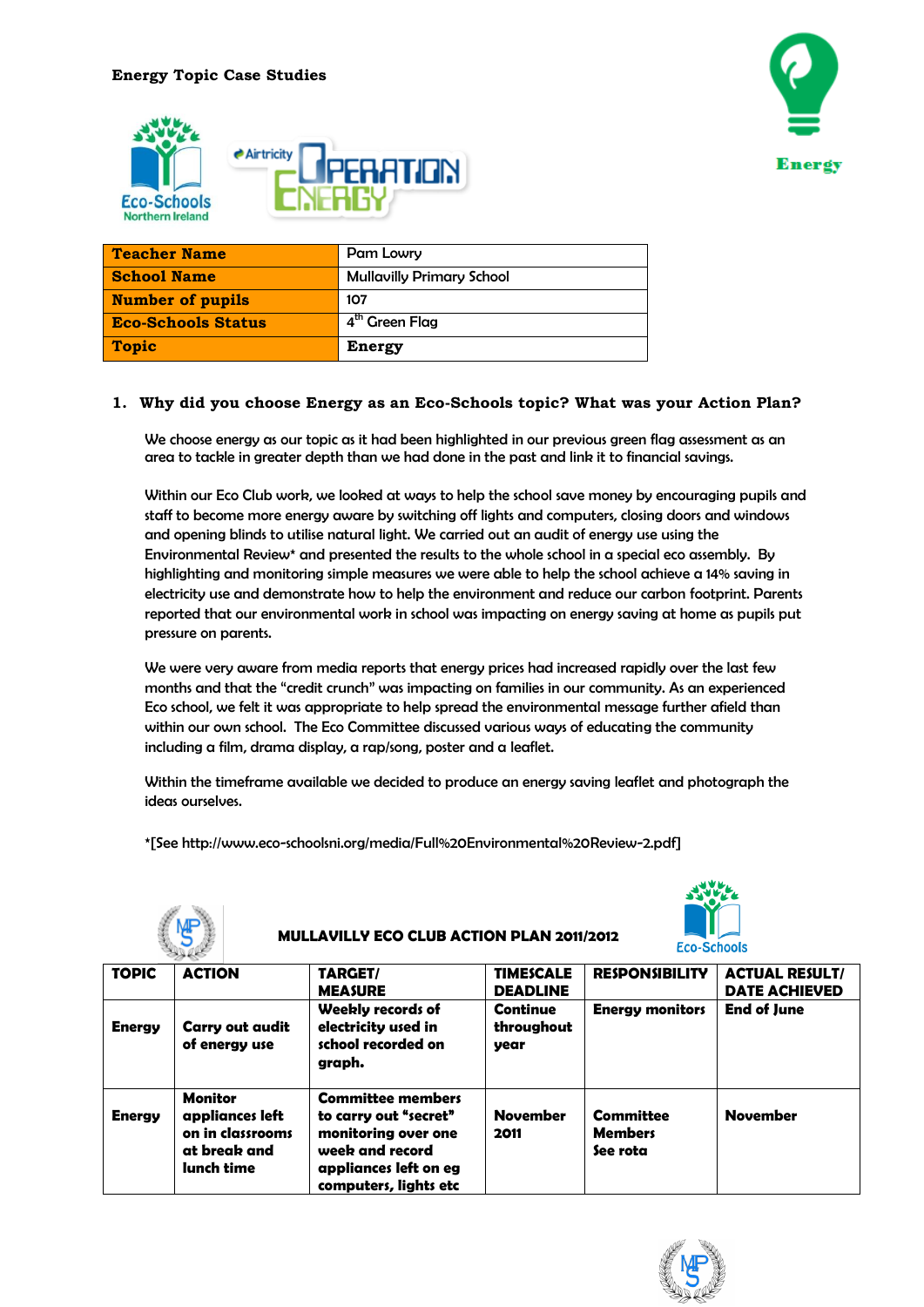| <b>Energy</b> | Visit to local<br>wind turbine                                                                                            | <b>Update our knowledge</b><br>on use of alternative<br>energy and develop<br>linbs to local<br>community                                                             | <b>November</b>                               | <b>Committee</b><br><b>Members</b> | <b>November</b> |
|---------------|---------------------------------------------------------------------------------------------------------------------------|-----------------------------------------------------------------------------------------------------------------------------------------------------------------------|-----------------------------------------------|------------------------------------|-----------------|
| <b>Energy</b> | <b>Assembly to</b><br>promote<br>awareness of use<br>of electricity<br>through an<br><b>Energy Fortnight</b><br>Campaign. | <b>Committee members</b><br>to reveal result of<br>secret monitoring and<br>advise on ways to save<br>energy.<br>Energy saving in<br>school of 15% over<br>fortnight. | January<br>2012                               | <b>Committee</b><br><b>Members</b> | January         |
| <b>Energy</b> | <b>Competition in</b><br>school to<br>promote energy<br>saving devices/<br>ideas                                          | Involvement of local<br>community in<br>producing energy<br>saving ideas                                                                                              | Januarv                                       | <b>Public Relations</b><br>team    |                 |
| <b>Energy</b> | <b>Participation in</b><br><b>UNESECO Young</b><br><b>Environmentalist</b><br>Award                                       | To produce an A4<br>pamphlet on saving<br>energy                                                                                                                      | <b>B</b> <sub>v</sub> end<br>Februarv<br>2012 | <b>Committee</b><br><b>Members</b> |                 |
| <b>Energy</b> | Launch of<br><b>Energy Saving</b><br>Leaflet                                                                              | Media coverage eg<br>newspaper reports,<br>links to Earth Hour.<br>Postal drop in local<br>community/ shops<br>Website links to wider<br>community.                   | March                                         | <b>Committee</b><br><b>Members</b> | March - April   |

### **2. How do you integrate Energy into the curriculum? [www.operation-energy.com](http://www.operation-energy.com/)**

Our Eco school status is very much incorporated into our school ethos. Within each class we have an Energy Monitor to ensure lights and computers etc are not left on unnecessarily. Alongside this, our Eco Committee carried out checks at break and lunch time and the most energy efficient classes were awarded an "Extra Play" golden ticket. A great incentive to promote co-operation!

Our Eco committee use regular assemblies to remind pupils to save energy and we participate in World Earth Hour and encourage our local community to switch off for an hour on one evening in March. In the past we have dressed up in bright clothing and held our lessons in the dark!

Key stage 2 classes were able to calculate in maths how much money the school had saved and project this for the year. Pupils used graphs to plot our energy use over the project.

We also have visits from Action Renewables to support World Around Us lessons on the impact of our energy use on the environment and sustainable alternatives.

We use the Eco pledges on the Airtricity website (see below) to make links with home.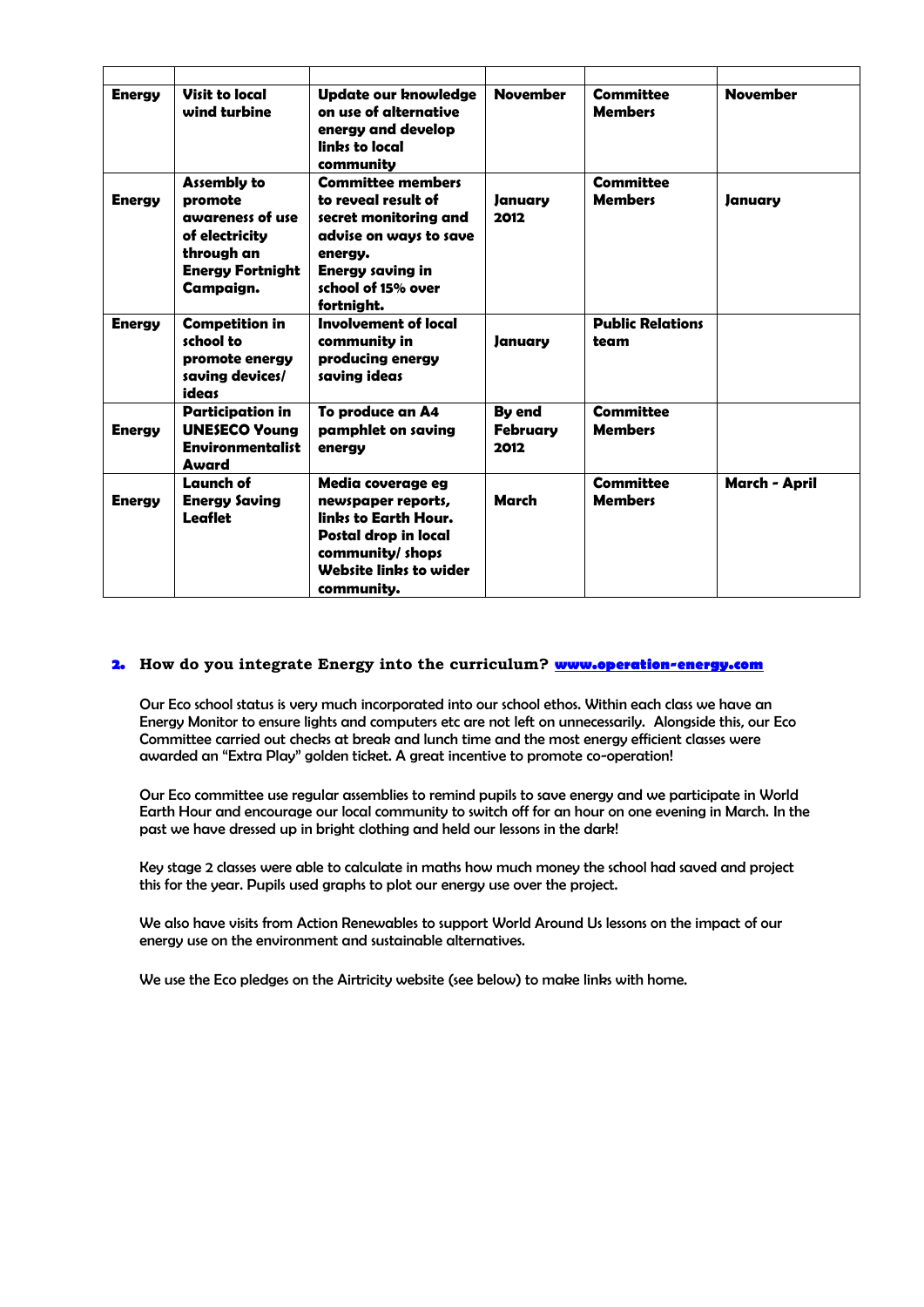

### **3. How do you co-ordinate with other teachers to ensure a whole school approach?**

As Eco co-ordinator at Mullavilly Primary School, I designed an Eco Curricular Links booklet giving ideas, suggestions and web resource links for each of the areas within Eco Schools. Teachers, where possible, link Eco topics into World Around Us and I monitor this to help teachers recognise opportunities to promote Eco topics within work they are doing.

### **4. How did you encourage pupil participation? How did they have ownership of the project?**

We have an Eco Committee which is made up of pupils from P5 - P7. Each year pupils apply to become a member of the committee by filling in an application. We also have a group of Eco Warriors who help us with more practical tasks. However, every pupil at Mullavilly Primary School is encouraged to be pro-active as a member of an Eco School. A suggestion box on our Eco board enables pupils to suggest activities or highlight areas of concern. We use our noticeboard to inform pupils of our energy targets, plans and successes. We use assemblies to make eco announcements through rap, drama and competitions.

Our daily monitoring of energy use at break and lunch times encourages all pupils to ensure energy conservation within their classroom. At the end of break a smiley or sad face on their classroom door will tell them how they have done. Pupils can't wait to get in from the playground to see, hopefully, the smiley face on their door!

### **5. How did pupils/whole school benefit from this project?**

The profile of our school was raised due to extensive publicity of our Energy Ideas Saving Leaflet, in local papers, within the Eco community and to a wider audience through the internet and school website.

Pupils were able to develop personal skills in chairing meetings, working together and seeing a project through to completion.

As part of our efforts to promote our project outside school, we designed an Energy Saving Ideas leaflet and entered the UNESCO Young Environmentalists Award competition. [See our leaflet [http://www.mullavillyps.co.uk/extra-curricular/eco-club/\]](http://www.mullavillyps.co.uk/extra-curricular/eco-club/) For our regional heat, the Eco Club had to present their idea to an "Eco Den" at Lough Neagh Discovery Centre. To help our entry stand out the committee composed a song to the tune of "He's Got the whole world in his hands".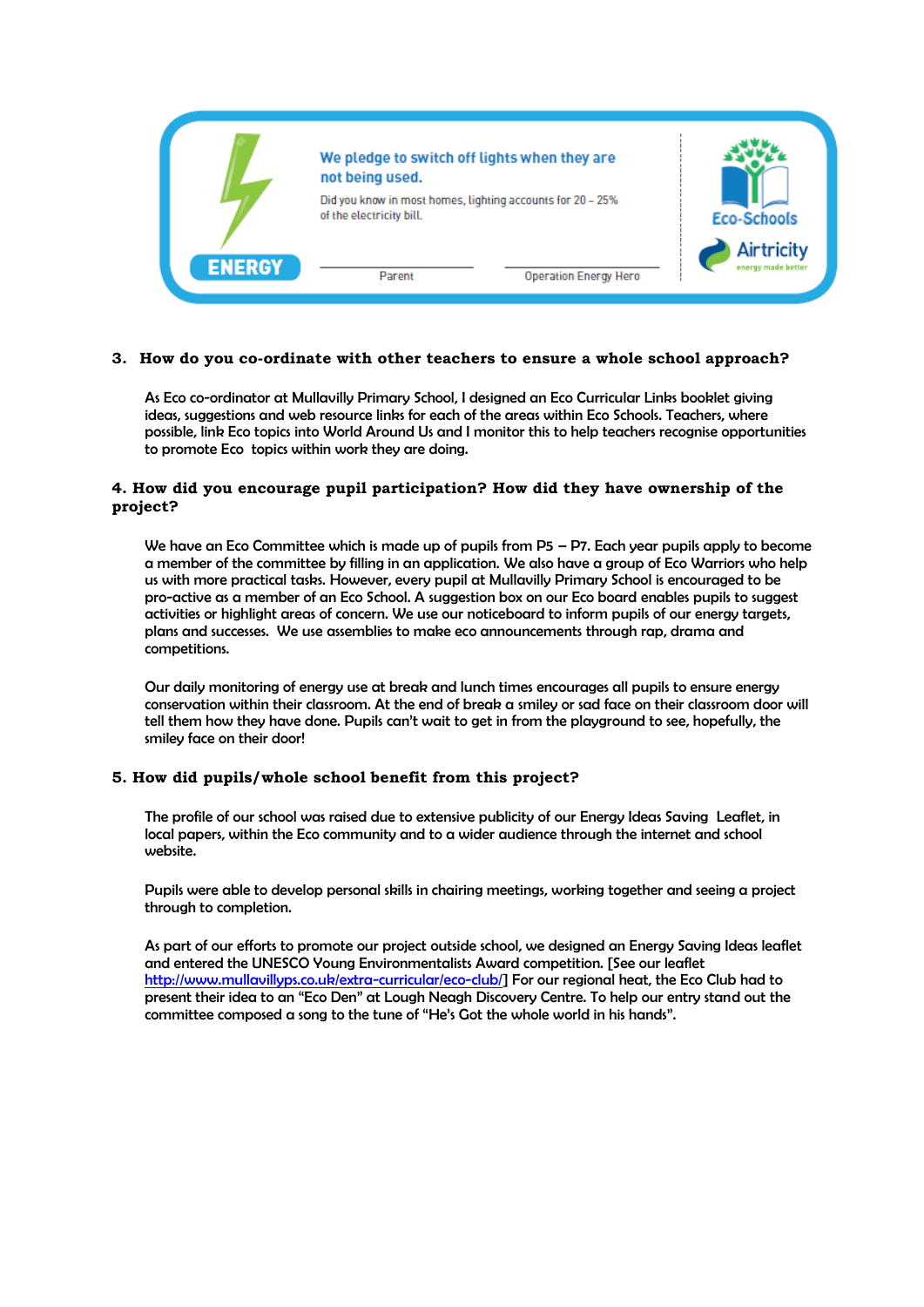

# **SAVE ENERGY – SAVE MONEY**

## **YEA PROJECT BY MULLAVILLY ECO CLUB**



We're Mullavilly Eco School We've made a leaflet that's really full Of great ideas to save energy The environment and your money!





We gathered ideas from our Eco friends We looked at our school's energy trends We visited a local wind turbine All to help with our leaflet design.

We made lots of plans of what to do We had to problem solve and plan review We developed skills and worked as a team Our teacher says we're very keen!





We had fun dressing for the photo shoot We had such a laugh -it was a hoot! Lights, camera, action! It was good fun! We worked together to get the job done.

Our message is for our community That we can save money and energy. We encourage everybody to be involved Then the environmental problem might be solved!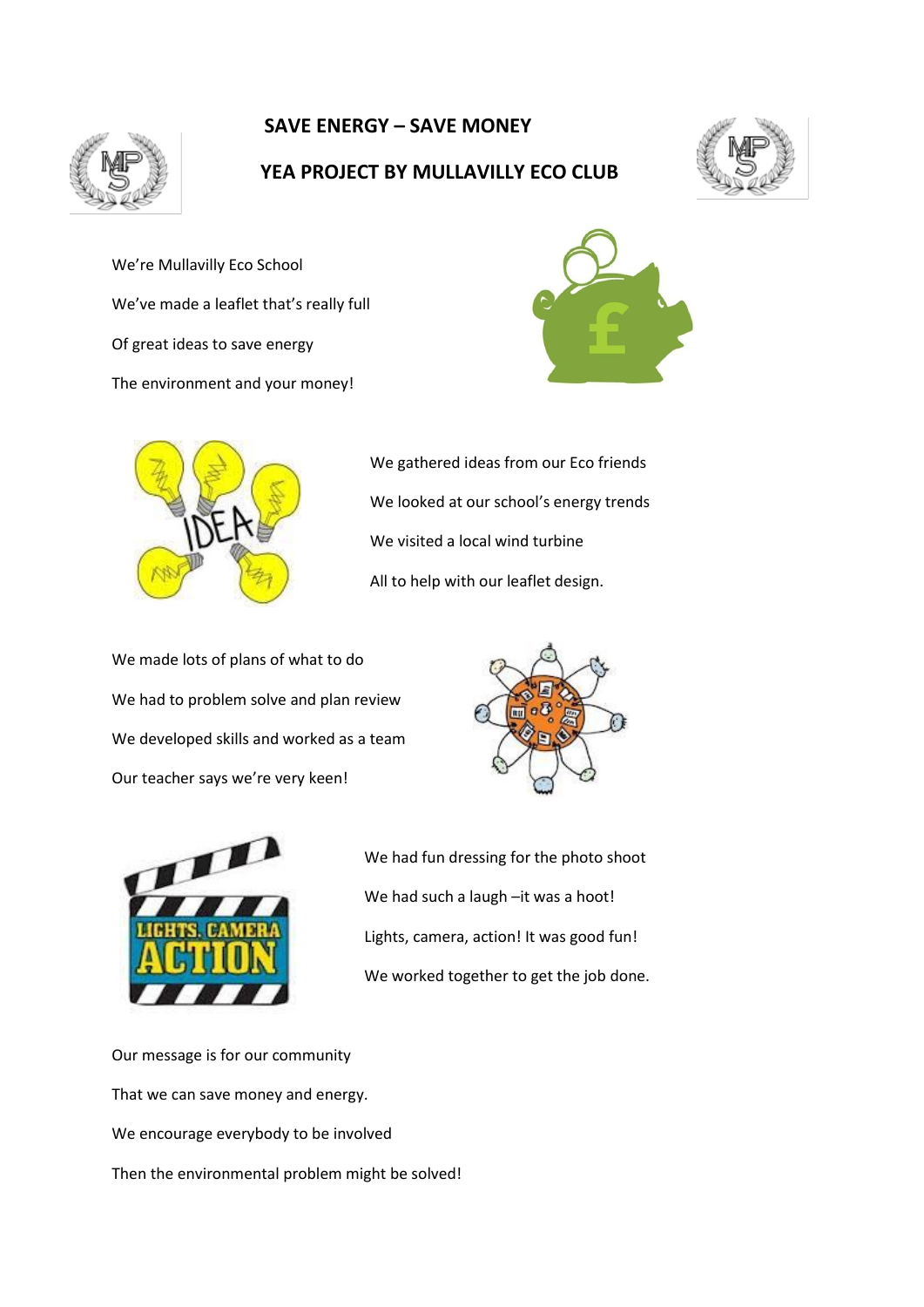### **6. Did you receive any support or resources from parents, staff or outside agencies? Did you have to source any funding?**

We visited a local wind turbine at the Rapid Factory, Tandragee, as part of our initial research into the costs and environmental impact of energy production and use.

We were very grateful to support from WWF who helped to facilitate our leaflet launch at their Earth Hour celebrations at Stormont.

EcoUNESCO were in contact regularly regarding our project and were a useful source of information and help.

Our principal, staff and Board of Governors were very interested and supportive of our project and provided the funding to enable us to travel to Dublin to represent N.Ireland in the All Ireland EcoUnesco Young Envirnonmentalists Awards.

Parents supported us in helping us to fundraise through a car boot sale and through donations of used clothing into our clothing bank. We were able to use this money to cover the cost of printing our leaflets.

### **7. Did you encounter any problems and, if so, how did you overcome them?**

As with any year, some committee members fell by the wayside due to other commitments etc. However, we ended up with a small 8 member committee who were fully committed and totally enthusiastic.

Even though we had planned a timetable at the beginning of our leaflet project, at times it was hard to get things done in the time we had estimated. In particular, the design process for the leaflet took much longer than we anticipated and we had to arrange several extra lunch-time meetings in order to meet the project timeframe.

When designing our energy leaflet, the committee found parts of the process tedious but realised that it had to be done. There were also some issues regarding working together as a team. At times, not everyone agreed on the decision but we learnt to negotiate and make compromises for the benefit of the whole team.

### **8. Is there any advice you could offer to schools undertaking the Energy topic? Do you have any useful suggestions for other teachers embarking on the topic?**

Spend some time auditing current energy use in school to give you a base line before you begin any intervention.

Train your committee members to take responsibility for monitoring and recording energy use on a daily basis.

Use a whole school approach and keep everyone informed of progress through regular updates in assembly, noticeboard and school website.

We found more active pupil participation if there was a reward for classes who were most energy efficient eg Extra play time.

### **9. Has doing this topic driven other Eco-Schools ideas? What are your future plans regarding Eco-Schools?**

Pupils' awareness in environmental issues has been raised and although we often talk about "greenhouse" gases and "climate change" we have not tackled the area of "Climate Change" as an eco school project. As Eco Co-ordinator at Mullavilly, I am interested in finding out more about the resources available to see how this could be integrated into current curricular work and our Eco Club activities.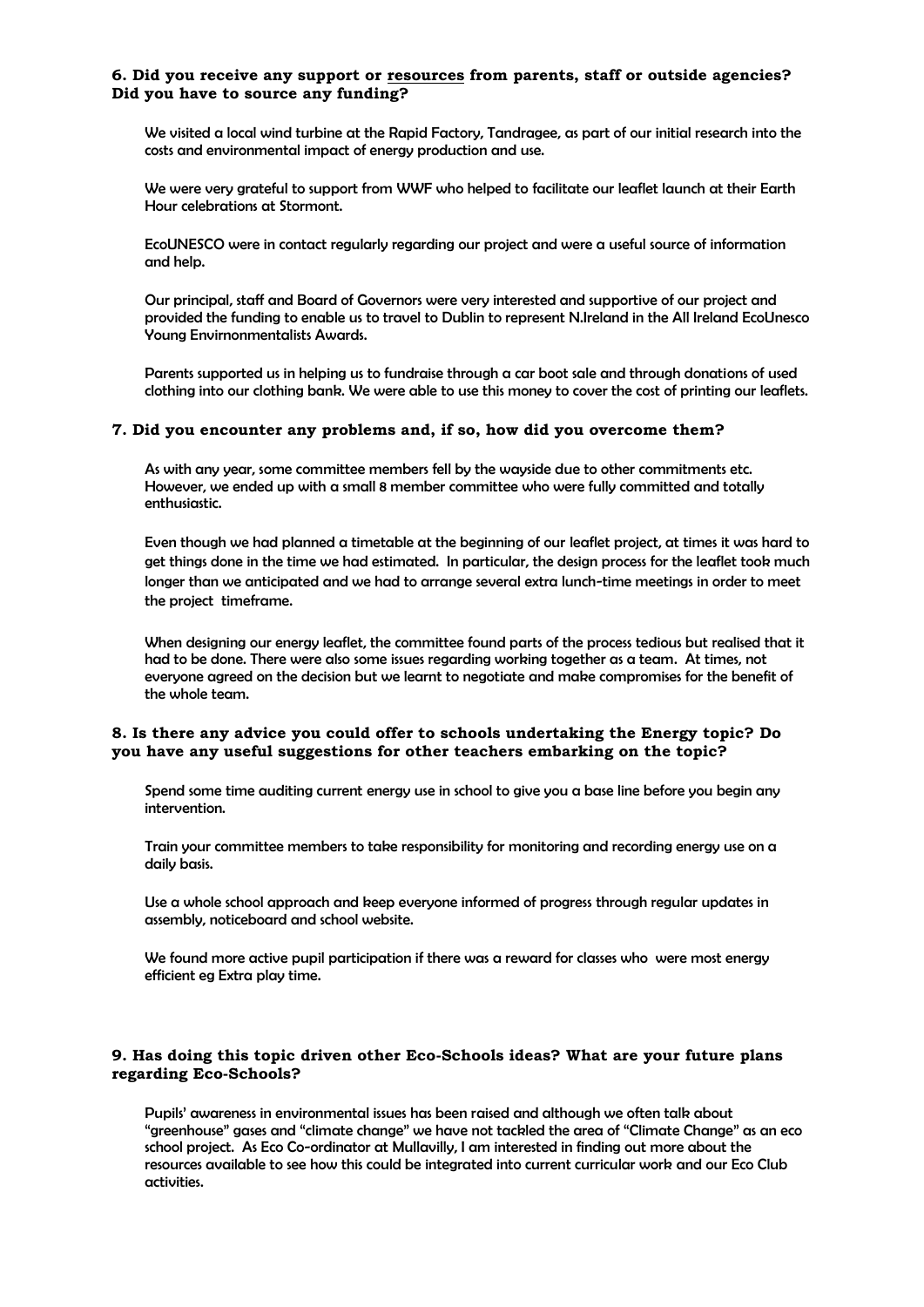I am keen that we continue to grow as an Eco School. So many aspects of our whole school life are embedded with the Eco school ethos eg Walk to School week, recycling, gardening, energy saving, wildlife trail etc. However, I am keen that more aspects are integrated into class work and World Around Us topics where possible.

## **10. How did you use Operation Energy [\(www.operation-energy.com\)](http://www.operation-energy.com/) to help you with the Energy topic?**

Pupils and teachers were able to use the games, activities and lesson plans at **[www.operation](http://www.operation-energy.com/)[energy.com](http://www.operation-energy.com/)** to teach children about energy saving in a fun way. We have a link on our school website so that children and parents could access it easily from home.



**Launching our leaflet at Stormont**